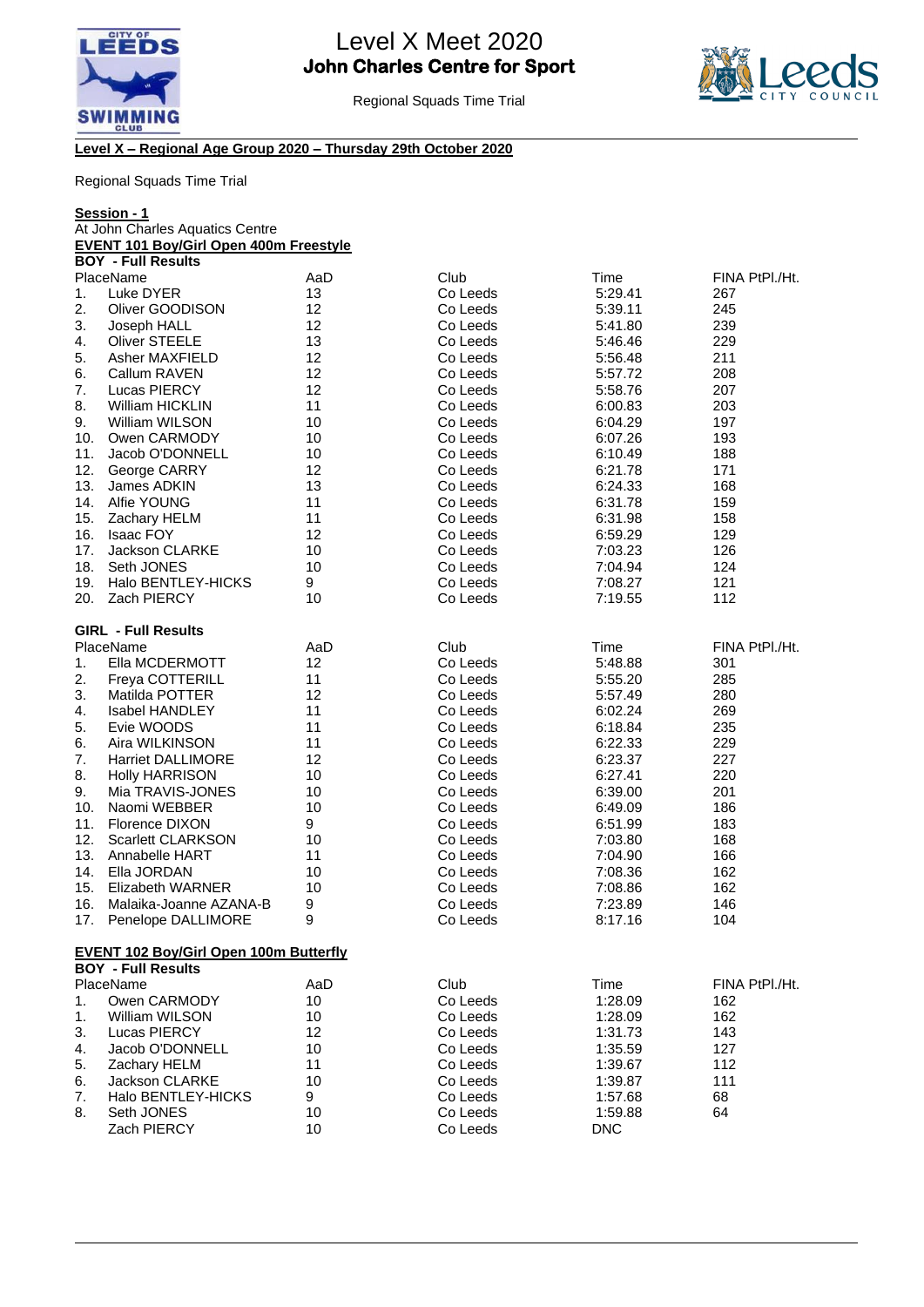



|          | <b>GIRL - Full Results</b>                                                    |     |          |            |                |
|----------|-------------------------------------------------------------------------------|-----|----------|------------|----------------|
|          | PlaceName                                                                     | AaD | Club     | Time       | FINA PtPI./Ht. |
| 1.       | Ella MCDERMOTT                                                                | 12  | Co Leeds | 1:36.03    | 183            |
| 2.       | Evie WOODS                                                                    | 11  | Co Leeds | 1:45.93    | 137            |
| 3.       | <b>Harriet DALLIMORE</b>                                                      | 12  | Co Leeds | 1:46.13    | 136            |
| 4.       | Florence DIXON                                                                | 9   | Co Leeds | 1:51.35    | 117            |
| 5.       | Malaika-Joanne AZANA-B                                                        | 9   | Co Leeds | 1:59.86    | 94             |
|          | Penelope DALLIMORE                                                            | 9   | Co Leeds | <b>DNC</b> |                |
|          | Matilda POTTER                                                                | 12  | Co Leeds | <b>DNC</b> |                |
|          | Aira WILKINSON                                                                | 11  | Co Leeds | <b>DNC</b> |                |
|          |                                                                               |     |          |            |                |
|          | <b>EVENT 103 Boy/Girl Open 100m Backstroke</b>                                |     |          |            |                |
|          | <b>BOY - Full Results</b>                                                     |     |          |            |                |
|          | PlaceName                                                                     | AaD | Club     | Time       | FINA PtPI./Ht. |
| 1.       | William WILSON                                                                | 10  | Co Leeds | 1:26.65    | 179            |
| 2.       | Lucas PIERCY                                                                  | 12  | Co Leeds | 1:31.41    | 152            |
| 3.       | Owen CARMODY                                                                  | 10  | Co Leeds | 1:31.73    | 151            |
| 4.       | Zachary HELM                                                                  | 11  | Co Leeds | 1:33.95    | 140            |
| 5.       | Jacob O'DONNELL                                                               | 10  | Co Leeds | 1:37.93    | 124            |
| 6.       | Jackson CLARKE                                                                | 10  | Co Leeds | 1:38.06    | 123            |
| 7.       | Seth JONES                                                                    | 10  | Co Leeds | 1:48.01    | 92             |
| 8.       | Halo BENTLEY-HICKS                                                            | 9   | Co Leeds | 1:49.80    | 88             |
|          | Zach PIERCY                                                                   | 10  | Co Leeds | <b>DNC</b> |                |
|          |                                                                               |     |          |            |                |
|          | <b>GIRL - Full Results</b>                                                    |     |          |            |                |
|          | PlaceName                                                                     | AaD | Club     | Time       | FINA PtPI./Ht. |
| 1.       | Evie WOODS                                                                    | 11  | Co Leeds | 1:29.25    | 234            |
| 2.       | <b>Harriet DALLIMORE</b>                                                      | 12  | Co Leeds | 1:31.45    | 217            |
| 3.       | Ella MCDERMOTT                                                                | 12  | Co Leeds | 1:34.87    | 195            |
| 4.       | Florence DIXON                                                                | 9   | Co Leeds | 1:38.06    | 176            |
| 5.       | Penelope DALLIMORE                                                            | 9   | Co Leeds | 1:40.06    | 166            |
| 6.       | Malaika-Joanne AZANA-B                                                        | 9   | Co Leeds | 1:41.10    | 161            |
|          | Aira WILKINSON                                                                | 11  | Co Leeds | <b>DNC</b> |                |
|          | Matilda POTTER                                                                | 12  | Co Leeds | <b>DNC</b> |                |
|          |                                                                               |     |          |            |                |
|          | <b>EVENT 104 Boy/Girl Open 100m Breaststroke</b><br><b>BOY - Full Results</b> |     |          |            |                |
|          | PlaceName                                                                     | AaD | Club     | Time       | FINA PtPI./Ht. |
| 1.       | Zachary HELM                                                                  | 11  | Co Leeds | 1:39.60    | 174            |
| 2.       | Jacob O'DONNELL                                                               | 10  | Co Leeds | 1:41.20    | 165            |
| 3.       | Lucas PIERCY                                                                  | 12  | Co Leeds | 1:41.88    | 162            |
|          | Owen CARMODY                                                                  | 10  | Co Leeds | 1:45.06    | 148            |
| 4.<br>5. | <b>William WILSON</b>                                                         | 10  | Co Leeds | 1:45.20    | 147            |
| 6.       | Jackson CLARKE                                                                | 10  | Co Leeds | 1:55.87    | 110            |
| 7.       | Seth JONES                                                                    | 10  | Co Leeds | 1:56.68    | 108            |
| 8.       | Halo BENTLEY-HICKS                                                            | 9   | Co Leeds | 1:58.79    | 102            |
|          | Zach PIERCY                                                                   | 10  | Co Leeds | <b>DNC</b> |                |
|          |                                                                               |     |          |            |                |
|          | <b>GIRL - Full Results</b>                                                    |     |          |            |                |
|          | PlaceName                                                                     | AaD | Club     | Time       | FINA PtPI./Ht. |
| 1.       | Evie WOODS                                                                    | 11  | Co Leeds | 1:42.36    | 226            |
| 2.       | <b>Harriet DALLIMORE</b>                                                      | 12  | Co Leeds | 1:43.86    | 216            |
| 3.       | Ella MCDERMOTT                                                                | 12  | Co Leeds | 1:44.85    | 210            |
| 4.       | <b>Florence DIXON</b>                                                         | 9   | Co Leeds | 1:57.80    | 148            |
| 5.       | Penelope DALLIMORE                                                            | 9   | Co Leeds | 1:59.07    | 143            |
| 6.       | Malaika-Joanne AZANA-B                                                        | 9   | Co Leeds | 2:06.61    | 119            |
|          | Aira WILKINSON                                                                | 11  | Co Leeds | <b>DNC</b> |                |
|          | Matilda POTTER                                                                | 12  | Co Leeds | <b>DNC</b> |                |
|          |                                                                               |     |          |            |                |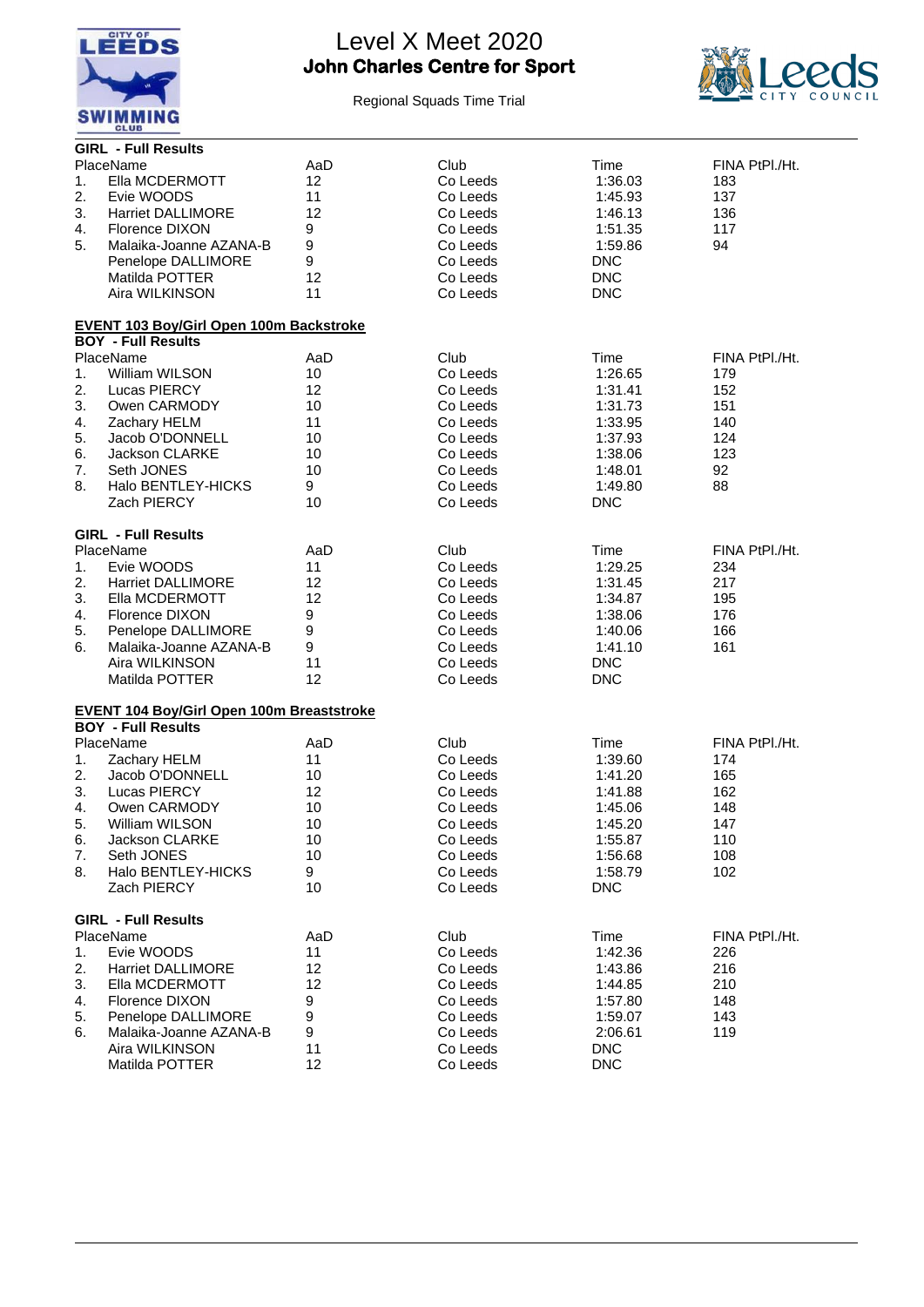



|       | <b>EVENT 105 Boy/Girl Open 100m Freestyle</b>                              |                  |             |            |                |
|-------|----------------------------------------------------------------------------|------------------|-------------|------------|----------------|
|       | <b>BOY - Full Results</b>                                                  |                  |             |            |                |
|       | PlaceName                                                                  | AaD              | Club        | Time       | FINA PtPI./Ht. |
| 1.    | William WILSON                                                             | 10               | Co Leeds    | 1:19.00    | 184            |
| 1.    | Jacob O'DONNELL                                                            | 10               | Co Leeds    | 1:19.00    | 184            |
| 3.    | <b>Lucas PIERCY</b>                                                        | 12               | Co Leeds    | 1:23.63    | 155            |
| 4.    | Owen CARMODY                                                               | 10               | Co Leeds    | 1:23.65    | 155            |
| 5.    | Zachary HELM                                                               | 11               | Co Leeds    | 1:23.95    | 153            |
| 6.    | <b>Jackson CLARKE</b>                                                      | 10               | Co Leeds    | 1:31.59    | 118            |
| 7.    | Seth JONES                                                                 | 10               | Co Leeds    | 1:33.99    | 109            |
| 8.    | Halo BENTLEY-HICKS                                                         | 9                | Co Leeds    | 1:34.30    | 108            |
|       | Zach PIERCY                                                                | 10               | Co Leeds    | <b>DNC</b> |                |
|       |                                                                            |                  |             |            |                |
|       | <b>GIRL - Full Results</b>                                                 |                  |             |            |                |
|       | PlaceName                                                                  | AaD              | Club        | Time       | FINA PtPI./Ht. |
| 1.    | <b>Harriet DALLIMORE</b>                                                   | 12               | Co Leeds    | 1:15.78    | 291            |
| 2.    | Matilda POTTER                                                             | 12               | Co Leeds    | 1:20.65    | 241            |
| 3.    | Ella MCDERMOTT                                                             | 12               | Co Leeds    | 1:21.73    | 232            |
| 4.    | Aira WILKINSON                                                             | 11               | Co Leeds    | 1:22.39    | 226            |
| 5.    | Evie WOODS                                                                 | 11               | Co Leeds    | 1:22.75    | 223            |
| 6.    | Malaika-Joanne AZANA-B                                                     | 9                | Co Leeds    |            | 165            |
|       |                                                                            |                  | Co Leeds    | 1:31.48    |                |
| 7.    | <b>Florence DIXON</b>                                                      | 9                |             | 1:32.93    | 158            |
| 8.    | Penelope DALLIMORE                                                         | 9                | Co Leeds    | 1:37.99    | 134            |
|       | EVENT 106 Boy/Girl Open 400m IM                                            |                  |             |            |                |
|       | <b>BOY - Full Results</b>                                                  |                  |             |            |                |
|       | PlaceName                                                                  | AaD              | Club        | Time       | FINA PtPI./Ht. |
| 1.    | William WILSON                                                             | 10               | Co Leeds    | 6:32.01    | 216            |
| 2.    | Owen CARMODY                                                               | 10               | Co Leeds    | 6:35.63    | 210            |
| 3.    | Lucas PIERCY                                                               | 12               | Co Leeds    | 6:44.55    | 197            |
|       |                                                                            |                  |             |            |                |
| 4.    | Jacob O'DONNELL                                                            | 10               | Co Leeds    | 6:54.93    | 182            |
| 5.    | Zachary HELM                                                               | 11               | Co Leeds    | 6:57.40    | 179            |
| 6.    | Jackson CLARKE                                                             | 10               | Co Leeds    | 7:29.04    | 144            |
| 7.    | Halo BENTLEY-HICKS                                                         | 9                | Co Leeds    | 7:34.03    | 139            |
|       | Zach PIERCY                                                                | 10               | Co Leeds    | <b>DNC</b> |                |
|       | Seth JONES                                                                 | 10               | Co Leeds    | <b>DNC</b> |                |
|       |                                                                            |                  |             |            |                |
|       | <b>GIRL - Full Results</b>                                                 |                  |             |            |                |
| Place |                                                                            | Name             | AaD<br>Club | Time       | FINA PtPI./Ht. |
| 1.    | Matilda POTTER                                                             | 12               | Co Leeds    | 6:21.67    | 312            |
| 2.    | Ella MCDERMOTT                                                             | 12               | Co Leeds    | 6:45.50    | 260            |
| 3.    | Evie WOODS                                                                 | 11               | Co Leeds    | 6:47.10    | 257            |
| 3.    | Aira WILKINSON                                                             | 11               | Co Leeds    | 6:47.10    | 257            |
| 5.    | <b>Harriet DALLIMORE</b>                                                   | 12               | Co Leeds    | 6:58.82    | 236            |
| 6.    | Florence DIXON                                                             | 9                | Co Leeds    | 7:38.17    | 180            |
| 7.    | Malaika-Joanne AZANA-B                                                     | $\boldsymbol{9}$ | Co Leeds    | 7:38.86    | 179            |
|       | Penelope DALLIMORE                                                         | 9                | Co Leeds    | <b>DNC</b> |                |
|       |                                                                            |                  |             |            |                |
|       | <b>EVENT 107 Boy/Girl Open 200m Butterfly</b><br><b>BOY - Full Results</b> |                  |             |            |                |
|       |                                                                            |                  |             |            |                |
| Place |                                                                            | Name             | Club<br>AaD | Time       | FINA PtPI./Ht. |
| 1.    | Owen CARMODY                                                               | 10               | Co Leeds    | 3:13.29    | 175            |
| 2.    | Lucas PIERCY                                                               | 12               | Co Leeds    | 3:18.27    | 162            |
| 3.    | Jacob O'DONNELL                                                            | 10               | Co Leeds    | 3:33.16    | 130            |
|       | Halo BENTLEY-HICKS                                                         | 9                | Co Leeds    | <b>DNC</b> |                |
|       | Zachary HELM                                                               | 11               | Co Leeds    | <b>DNC</b> |                |
|       | William WILSON                                                             | 10               | Co Leeds    | <b>DNC</b> |                |
|       | Seth JONES                                                                 | 10               | Co Leeds    | <b>DNC</b> |                |
|       | Jackson CLARKE                                                             | 10               | Co Leeds    | <b>DNC</b> |                |
|       | Zach PIERCY                                                                | 10               | Co Leeds    | <b>DNC</b> |                |
|       |                                                                            |                  |             |            |                |